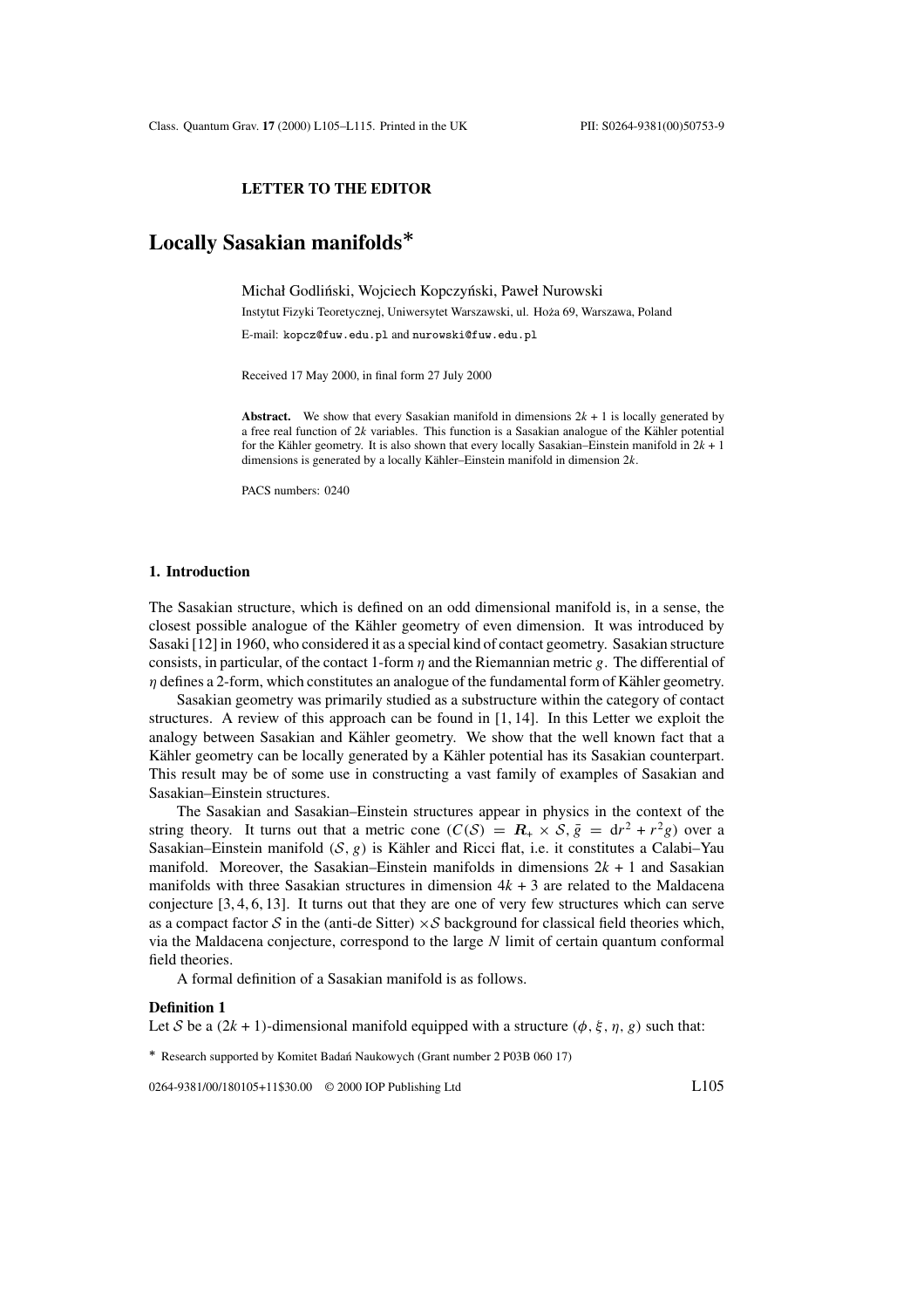- (i)  $\phi$  is a (1,1) tensor field,
- (ii)  $\xi$  is a vector field.
- (iii)  $\eta$  is a field of a 1-form,
- (iv)  $g$  is a Riemannian metric.

Assume, in addition, that for any vector fields X and Y on S,  $(\phi, \xi, \eta, g)$  satisfy the following algebraic conditions:

(1)  $\phi^2 X = -X + \eta(X)\xi$ , (2)  $\eta(\xi) = 1$ , (3)  $g(\phi X, \phi Y) = g(X, Y) - \eta(X)\eta(Y),$ (4)  $g(\xi, X) = \eta(X)$ ,

and the following differential conditions:

- (5)  $N_{\phi}$  + d $\eta \otimes \xi = 0$ , where  $N_{\phi}(X, Y) = [\phi X, \phi Y] + \phi^2[X, Y] \phi[\phi X, Y] \phi[X, \phi Y]$  is the Nijenhuis tensor for  $\phi$ ,
- (6)  $d\eta(X, Y) = g(\phi X, Y)$ .

Then  $S$  is called a Sasakian manifold.

## **Example 1**

A standard example of a Sasakian manifold is the odd dimensional sphere

$$
S^{2k+1} = \{ C^{k+1} \ni (z^1, \ldots, z^{k+1}) : |z^1|^2 + \ldots + |z^{k+1}|^2 = 1 \} \subset C^{k+1},
$$

viewed as a submanifold of  $C^{k+1}$ . Let *J* be the standard complex structure on  $C^{k+1}$ ,  $\tilde{g}$  the standard flat metric on  $C^{k+1} = R^{2k+2}$ , and *n* be the unit normal to the sphere. The vector field  $\xi$  on  $S^{2k+1}$  is defined by  $\xi = -Jn$ . If X is a tangent vector to the sphere then JX uniquely decomposes onto the part parallel to  $n$  and the part tangent to the sphere. Denote this decomposition by  $JX = \eta(X)n + \phi X$ . This defines the 1-form  $\eta$  and the tensor field  $\phi$  on  $S^{2k+1}$ . Denoting the restriction of  $\tilde{g}$  to  $S^{2k+1}$  by g we obtain ( $\phi$ ,  $\xi$ ,  $\eta$ ,  $g$ ) structure on  $S^{2k+1}$ . It is a matter of checking that this structure equips  $S^{2k+1}$  with a structure of a Sasakian–Einstein manifold. This construction is, in a certain sense, a Sasakian counterpart of the Fubini–Study Kähler structure on  $\mathbb{CP}^k$ .

#### **Notation**

We adapt the following notation:  $K_{\perp}$  denotes the partial derivative of a function K with respect to the coordinate  $z^l$ . The complex conjugate of an indexed quantity, e.g. of  $a^i_{j}$ , is usually denoted by a bar over it, i.e.  $\overline{a^i}_j$ . Our notation is:  $\overline{a^i}_j = \overline{a}^{\overline{i}}_{\overline{j}}$ . The symmetrized tensor products of 1-forms  $\eta$  and  $\lambda$  is denoted by  $\eta \lambda = \frac{1}{2} (\eta \otimes \lambda + \lambda \otimes \eta)$ .

#### **The main result**

The purpose of this letter is to prove the following theorem, which locally characterizes all Sasakian and Sasakian–Einstein manifolds.

#### **Theorem**

Let U be an open set of  $C^k \times R$  and let  $(z^1, z^2, \ldots, z^k, x)$  be Cartesian coordinates in U. Consider:

a vector field  $\xi = \partial_x$ 

a real-valued function K on U such that  $\xi(K) = 0$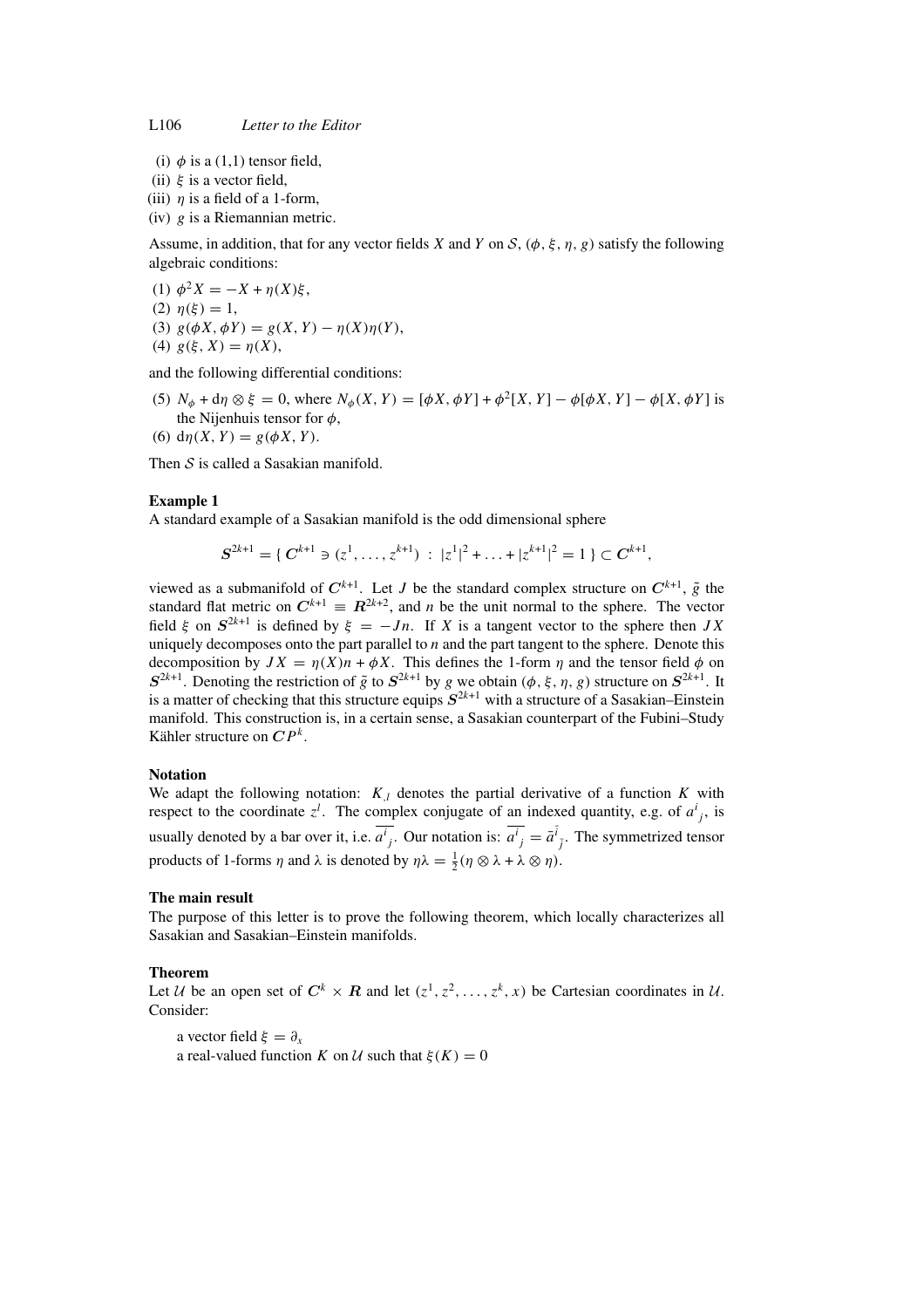an 1-form

$$
\eta = dx + i \sum_{m=1}^{k} (K_m dz^m) - i \sum_{\bar{m}=1}^{k} (K_{,\bar{m}} d\bar{z}^{\bar{m}})
$$

a bilinear form

$$
g = \eta^2 + 2 \sum_{m,\bar{k}=1}^k K_{,m\bar{k}} \mathrm{d}z^m \mathrm{d}\bar{z}^{\bar{k}}
$$

a tensor field

$$
\phi = -i \sum_{m=1}^k [(\partial_m - i K_m \partial_x) \otimes dz^m] + i \sum_{\bar{m}=1}^k [(\partial_{\bar{m}} + i K_{,\bar{m}} \partial_x) \otimes d\bar{z}^{\bar{m}}].
$$

- (I) If the function K is chosen in such a way that the bilinear form g has the positive definite signature, then U equipped with the structure  $(\phi, \xi, \eta, g)$  is a Sasakian manifold. Moreover, every Sasakian manifold can locally be generated by such a function  $K$ .
- (II) The above Sasakian structure satisfies Einstein equation  $Ric(g) = \lambda g$  if and only if  $\lambda = 2k$ and the function  $K$  satisfies

$$
-[\log \det(K,_{i\bar{j}})],_{m\bar{n}} = 2(k+1)K_{,m\bar{n}}.
$$

## **2. Almost contact** *versus* **Sasakian manifolds**

# **Definition 2**

Consider a  $(2k + 1)$ -dimensional manifold S equipped with a structure consisting of a  $(1,1)$ tensor field  $\phi$ , a vector field  $\xi$  and a field of an 1-form  $\eta$ . Assume, in addition, that for every vector field X on S the triple  $(\xi, \eta, \phi)$  satisfies the following algebraic conditions:

(1) 
$$
\phi^2 X = -X + \eta(X)\xi
$$
,  
(2)  $\eta(\xi) = 1$ .

Then  $S$  is called an almost contact manifold. If, in addition, an almost contact manifold  $(S, (\xi, \eta, \phi))$  is equipped with a Riemannian metric g such that for every vector fields X and  $Y$  on  $S$  we have

(3) 
$$
g(\phi X, \phi Y) = g(X, Y) - \eta(X)\eta(Y)
$$
,  
(4)  $g(\xi, X) = \eta(X)$ ,

then the almost contact manifold is called an almost contact metric manifold. Note that every Sasakian manifold is an almost contact metric manifold.

Let  $T^C S$  be the complexification of the tangent bundle of an almost contact manifold S. The almost contact structure  $(\xi, \eta, \phi)$  on S defines the decomposition

$$
\mathbf{T}^C \mathcal{S} = \mathbf{C} \otimes \xi \oplus N \oplus \bar{N},
$$

where  $C \otimes \xi$ , N and  $\overline{N}$  are eigenspaces of  $\phi$  with eigenvalues 0,  $-i$  and i, respectively.

We say that a vector subbundle Z of  $T^C S$  is involutive if and only if  $[\Gamma(Z), \Gamma(Z)] \subset \Gamma(Z)$ , where  $\Gamma(Z)$  denotes the set of all sections of Z.

#### **Lemma**

For an almost contact structure the condition  $N_{\phi} + d\eta \otimes \xi = 0$  is satisfied if and only if the bundle N is involutive,  $[\Gamma(N), \Gamma(N)] \subset \Gamma(N)$ , and  $[\xi, \Gamma(N)] \subset \Gamma(N)$ .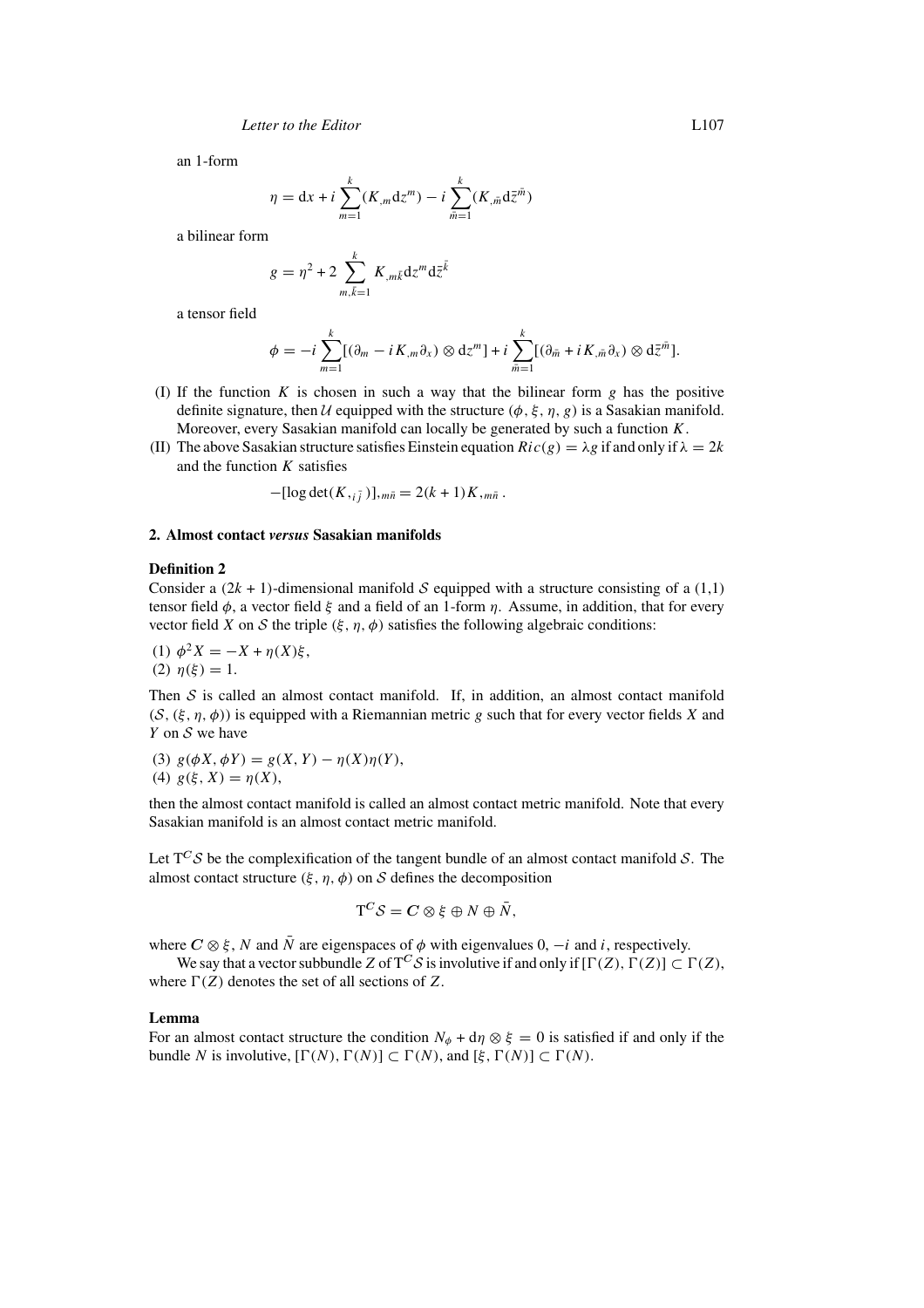L108 *Letter to the Editor*

## **Proof**

Let  $X, Y \in \Gamma(N)$ . Making use of the eigenvalue property of  $\phi$  and of property (1) of definition 2, we get the following expressions for the Nijenhuis tensor of  $\phi$ :

$$
N_{\phi}(X, Y) = -2[X, Y] + 2i\phi([X, Y]) + \eta([X, Y])\xi,
$$
  
\n
$$
N_{\phi}(X, \bar{Y}) = \eta([X, \bar{Y}])\xi,
$$
  
\n
$$
N_{\phi}(X, \xi) = -[X, \xi] + i\phi([X, \xi]) + \eta([X, \xi])\xi.
$$

Observe that the last component of the above formulae is the action of  $-d\eta \otimes \xi$  on  $(X, Y)$ ,  $(X, \overline{Y})$  and  $(X, \xi)$ , respectively. Therefore  $N_{\phi} + d\eta \otimes \xi = 0$  if and only if

$$
\phi([X, Y]) = -i[X, Y]
$$

and

$$
\phi([X,\xi]) = -i[X,\xi].
$$

This finishes the proof.

#### **Corollary**

For an almost contact structure satisfying  $N_{\phi} + d\eta \otimes \xi = 0$  (in particular for a Sasakian structure) the bundle  $C \otimes \xi \oplus N$  is involutive.

#### **3. Sasakian geometry in a null frame**

Let  $(S, (\xi, \eta, \phi, g))$  be a Sasakian manifold of dimension  $2k + 1$ . The algebraic conditions (1)–(4) of definition 1 imply an existence of a local basis  $(\xi, m_i, \overline{m_i})$ ,  $i, \overline{i} = 1, 2, \ldots, k$ , of complex-valued vector fields on S, with a cobasis  $(\eta, \mu^i, \bar{\mu}^{\bar{i}})$ , such that

$$
g = \eta^2 + 2 \sum_{l=\bar{l},l=1}^{k} \mu^l \bar{\mu}^{\bar{l}}, \tag{1}
$$

$$
\phi = i \sum_{\bar{j}=1}^{k} (\bar{m}_{\bar{j}} \otimes \bar{\mu}^{\bar{j}}) - i \sum_{j=1}^{k} (m_j \otimes \mu^j).
$$
 (2)

Since  $(S, (\xi, \eta, \phi, g))$  is Sasakian then its bundle  $C \otimes \xi \oplus N$  is involutive. This is equivalent to the condition that the forms  $\mu^1, \mu^2, \ldots, \mu^k$  generate a closed differential ideal i.e.

$$
d\mu^i \wedge \mu^1 \wedge \mu^2 \wedge \ldots \wedge \mu^k = 0 \qquad \forall i = 1, 2, \ldots, k. \tag{3}
$$

Condition (6) of definition 1 of a Sasakian manifold in this basis reads

$$
d\eta = -2i \sum_{l=\overline{l},l=1}^{k} \mu^l \wedge \overline{\mu}^{\overline{l}}.
$$
 (4)

Thus, the fact that the manifold is Sasakian necessarily implies the existence of a local basis  $(\xi, m_i, \overline{m_i})$  with a dual basis  $(\eta, \mu^i, \overline{\mu}^{\overline{i}})$  such that  $(1)$ –(4) holds. The converse is also true: if a real vector field  $\xi$  on a manifold S can be supplemented by k complex-valued vector fields  $m_i$  such that  $(\xi, m_i, \bar{m}_i)$  and  $(\eta, \mu^i, \bar{\mu}^i)$  form a mutually dual basis for  $T^C S$  and  $T^{*C} S$ , respectively, satisfying (3)–(4), then the structure  $(\xi, \eta, \phi, g)$  defined by  $\xi, \eta$  and  $g, \phi$  of (1)– (2) is a Sasakian manifold. This fact can be seen by noting that condition (3) is equivalent to the existence of complex-valued functions  $a_{ijk}$ ,  $b_{i\bar{i}k}$  and  $c_{ij}$  such that

$$
d\mu^{i} = \sum_{j,n=1}^{k} a_{ijn}\mu^{j} \wedge \mu^{n} + \sum_{\bar{j},n=1}^{k} b_{i\bar{j}n}\bar{\mu}^{\bar{j}} \wedge \mu^{n} + \sum_{j=1}^{k} c_{ij}\mu^{j} \wedge \eta.
$$
 (5)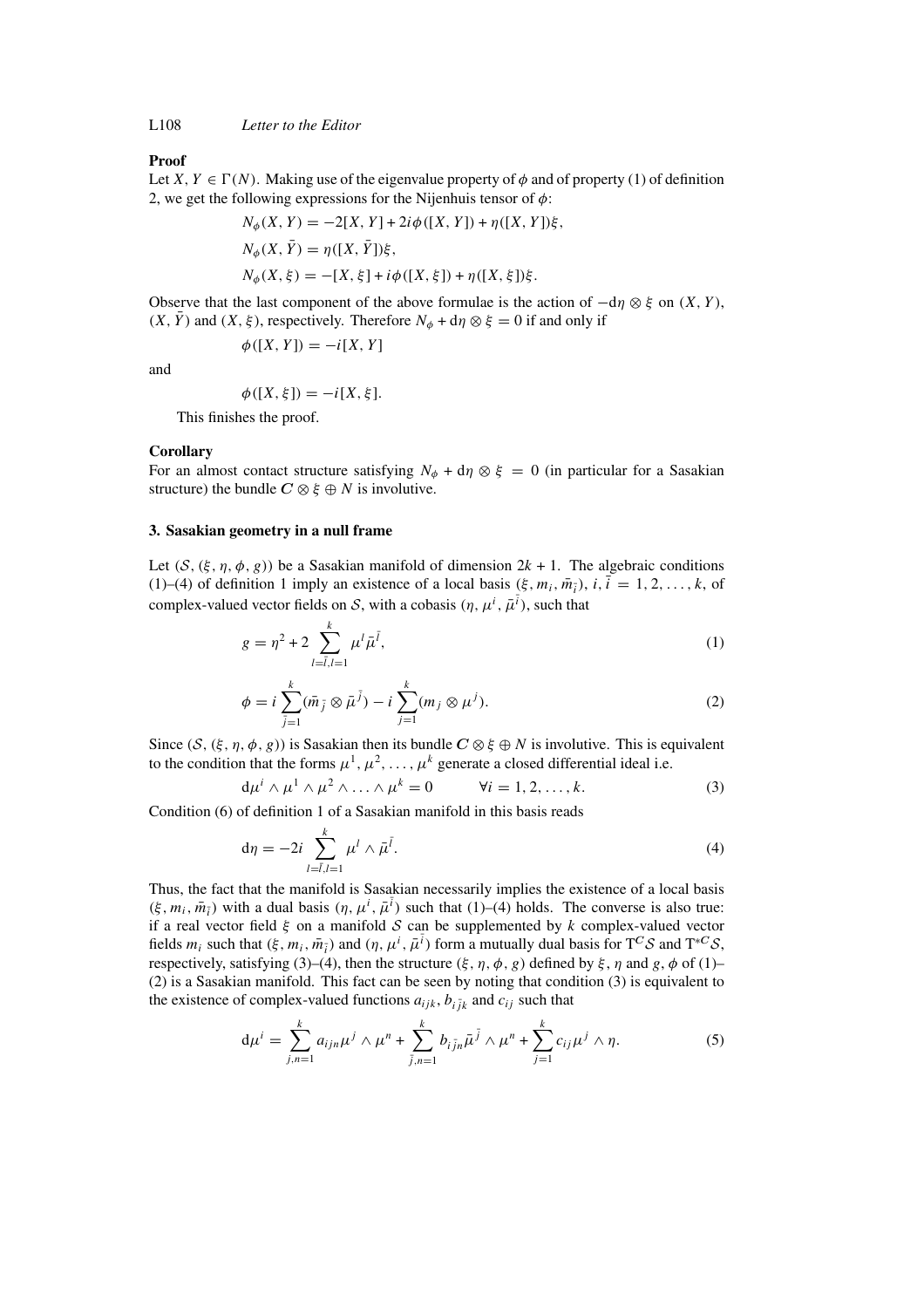The dual conditions to conditions (4)–(5) imply that N is involutive and that  $[\xi, \Gamma(N)] \subset \Gamma(N)$ . These, when compared with lemma of corollary 1, imply condition (7), which is the only condition from definition 1 which, *a priori*, was not assumed for  $(\xi, \eta, \phi, g)$ . This proves the following proposition.

# **Proposition 1**

(I) *Local version*

Let  $(\xi, \eta, \phi, \varrho)$  be a Sasakian structure on a manifold S of dimension  $2k + 1$ . Then there exists a local basis  $(\xi, m_i, \bar{m}_{\bar{i}}), i, \bar{i} = 1, 2, \ldots k$  of  $T^C S$  with dual basis  $(\eta, \mu^i, \bar{\mu}^{\bar{i}})$  such that

$$
g = \eta^2 + 2 \sum_{l=\overline{l},l=1}^k \mu^l \overline{\mu}^{\overline{l}}
$$
  
\n
$$
\phi = i \sum_{\overline{j}=1}^k (\overline{m}_{\overline{j}} \otimes \overline{\mu}^{\overline{j}}) - i \sum_{j=1}^k (m_j \otimes \mu^j),
$$
  
\n
$$
d\mu^i \wedge \mu^1 \wedge \mu^2 \wedge \ldots \wedge \mu^k = 0 \qquad \forall i = 1, 2, \ldots, k,
$$
  
\n
$$
d\eta = -2i \sum_{l=\overline{l},l=1}^k \mu^l \wedge \overline{\mu}^{\overline{l}}.
$$

## (II) *Global version*

Every almost contact metric structure which satisfies condition (6) of definition 1 is Sasakian if and only if its canonical decomposition  $T^C S = C \otimes \xi \oplus N \oplus \overline{N}$ , consists of involutive  $C \otimes \xi \oplus N$  part.

We close this section with a quick application of part (I) of proposition 1. It is well known that a vector field  $\xi$  on a Sasakian manifold  $(S, (\xi, \eta, \phi, g))$  is a Killing vector field. This in particular means that the Lie derivatives  $\mathcal{L}_{\xi}$  of g and  $\eta$  vanish. The second of these facts is an immediate consequence of (4). To calculate  $\mathcal{L}_{\xi}g$  one uses (4) and (5). After some work one shows that vanishing of  $\mathcal{L}_{\xi}g$  is equivalent to  $c_{ij} + \overline{c_{ji}} = 0$  where  $c_{ij}$  are functions appearing in (5). On the other hand, these equations are automatically implied by application of d on both sides of equation (4).

# **4. Analogue of the Kahler potential ¨**

We pass to a construction of local coordinates on a Sasakian manifold  $(S, (\xi, \eta, \phi, g))$ . We assume that all the fields defining the Sasakian structure are smooth on S.

In a considered region of S, we chose a local frame  $(\xi, m_i, \overline{m_i})$  of proposition 1. Now, the fact that  $\xi$  is a Killing vector field on S together with the complex version of the Frobenius theorem, assures that condition (3) is equivalent to the existence of complex-valued functions  $f^i_j$  and  $z^i$ ,  $i, j = 1, 2, \dots k$  such that

$$
\mu^i = \sum_{j=1}^k f^i_{\ j} \mathrm{d} z^j. \tag{6}
$$

Since the forms  $(\mu^i, \bar{\mu}^{\bar{i}})$  form a part of the basis on the considered region of S then we also have

$$
dz1 \wedge dz2 \wedge \dots dzk \wedge d\bar{z}1 \wedge d\bar{z}2 \wedge \dots \wedge d\bar{z}k \neq 0.
$$
 (7)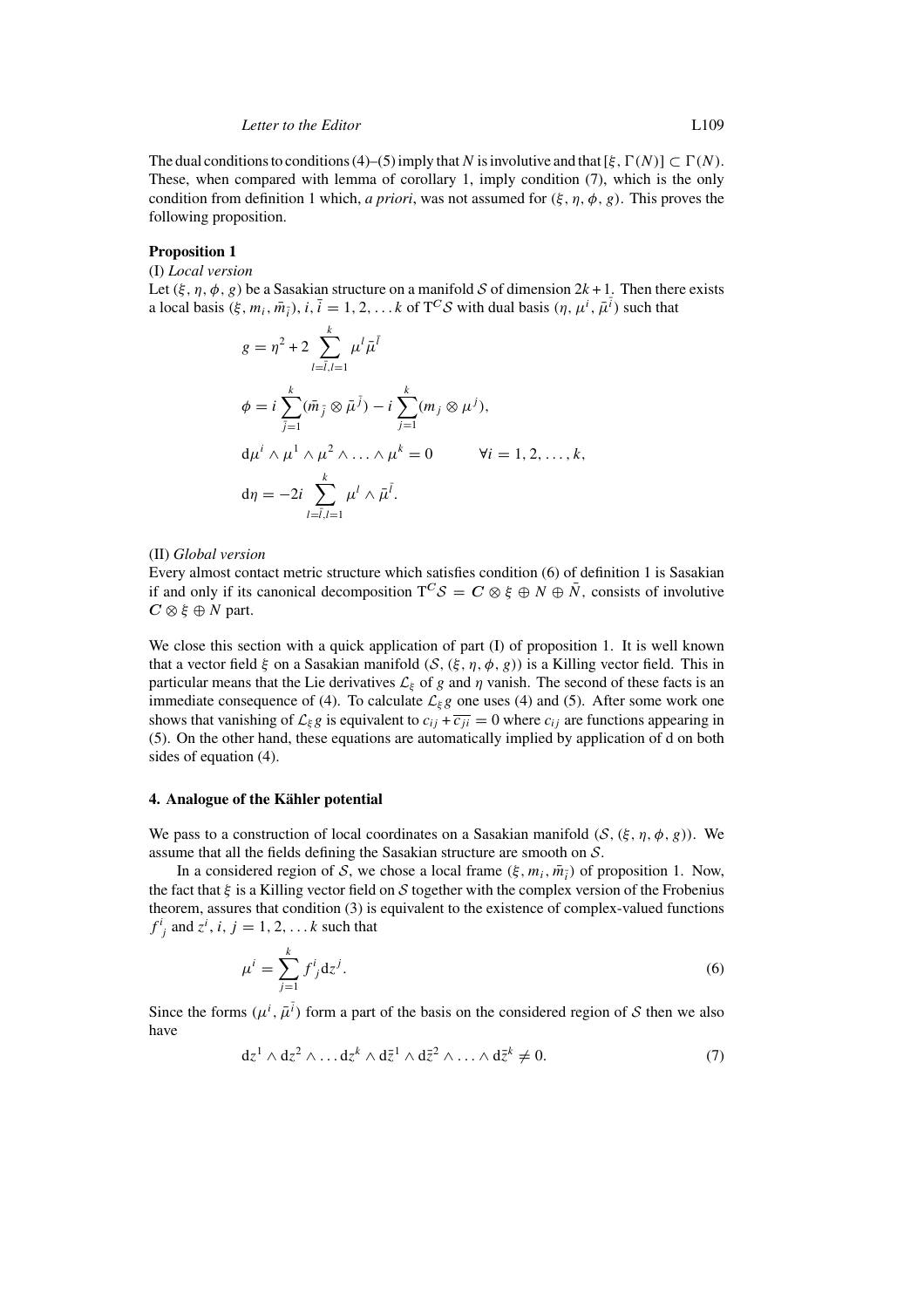# L110 *Letter to the Editor*

For the basis  $(\xi, \partial_{z^1}, \ldots, \partial_{z^k}, \partial_{\bar{z}^1}, \ldots, \partial_{\bar{z}^k})$  and its dual  $(\eta, d\bar{z}^1, \ldots, d\bar{z}^k, d\bar{z}^1, \ldots, d\bar{z}^k)$  the Maurer–Cartan relations readily show that  $[\xi, \partial/\partial z^i] = 0 = [\xi, \partial/\partial \bar{z}^i]$ . Therefore, there exists a real coordinate x complementary to  $z^1, \ldots, z^k, \overline{z}^1, \ldots, \overline{z}^k$  such that

$$
\xi = \partial_x \tag{8}
$$

and the form  $\eta$  reads

$$
\eta = dx + p_j dz^j + \bar{p}_j d\bar{z}^j. \tag{9}
$$

Comparing this with the fact that  $\xi$  preserves  $\eta$  leads to the conclusion that the functions  $p_i$ are independent of the coordinate x,  $\partial p_i/\partial x = 0$ .

Condition (4) is now equivalent to the following two conditions for the differentials of functions  $p_i$ :

$$
p_{i,j} - p_{j,i} = 0 \tag{10}
$$

and

$$
p_{j,\bar{i}} - \bar{p}_{\bar{i},j} = 2i \sum_{l=\bar{i},l=1}^{k} f^l_{\;j} \bar{f}^{\bar{i}}_{\; \bar{i}}.
$$
\n(11)

In a simply connected region of  $S$  equation (10) guarantees an existence of a complex-valued function V such that

$$
p_i = \frac{\partial V}{\partial z^i}.\tag{12}
$$

Since  $p_i$  is independent of x it is enough to consider functions V such that  $\partial V/\partial x = 0$ . Inserting a so determined  $p_i$  in equation (11) we show that now (11) is equivalent to

$$
K_{,j\bar{i}} = \sum_{l=\bar{i},l=1}^{k} f^l_{\;j} \bar{f}^{\bar{i}}_{\;{\bar{i}}},\tag{13}
$$

where we have introduced Im $V = K$  and ReV = L. Finally we note that now

$$
\eta = d(x + L) + i \sum_{j=1}^{k} K_{,j} dz^{j} - i \sum_{\bar{j}=1}^{k} K_{,\bar{j}} d\bar{z}^{\bar{j}},
$$

so redefining the x coordinate by  $x \to x+L$  we simplify  $\eta$  to the form  $\eta = dx+i \sum_{j=1}^{k} K_j dz^{j} - dx^{j}$  $i\sum_{\bar{j}=1}^k K_{\bar{j}} d\bar{z}^{\bar{j}}$ . Using (13) we can eliminate functions  $f^i_{\ j}$  from formulae defining our Sasakian structure. Indeed,

$$
g = \eta^2 + 2 \sum_{l=\overline{l},l=1}^k \mu^l \overline{\mu}^{\overline{l}} = \eta^2 + 2 \sum_{l=\overline{l},l=1}^k \sum_{j,\overline{i}=1}^k f^l_{\ \overline{j}} \overline{f}^{\overline{l}}_{\ \overline{i}} dz^j d\overline{z}^{\overline{i}} = \eta^2 + 2 \sum_{j,\overline{i}=1}^k K_{,j\overline{i}} dz^j d\overline{z}^{\overline{i}}.
$$

In this way we obtain the following theorem.

#### **Theorem 1**

Let U be an open set of  $C^k \times R$  and let  $(z^1, z^2, ..., z^k, x)$  be Cartesian coordinates in U. Consider:

- (i) a vector field  $\xi = \partial_x$
- (ii) a real-valued function K on U such that  $\xi(K) = 0$
- (iii) a 1-form

$$
\eta = dx + i \sum_{m=1}^{k} (K_m dz^m) - i \sum_{\bar{m}=1}^{k} (K_{,\bar{m}} d\bar{z}^{\bar{m}})
$$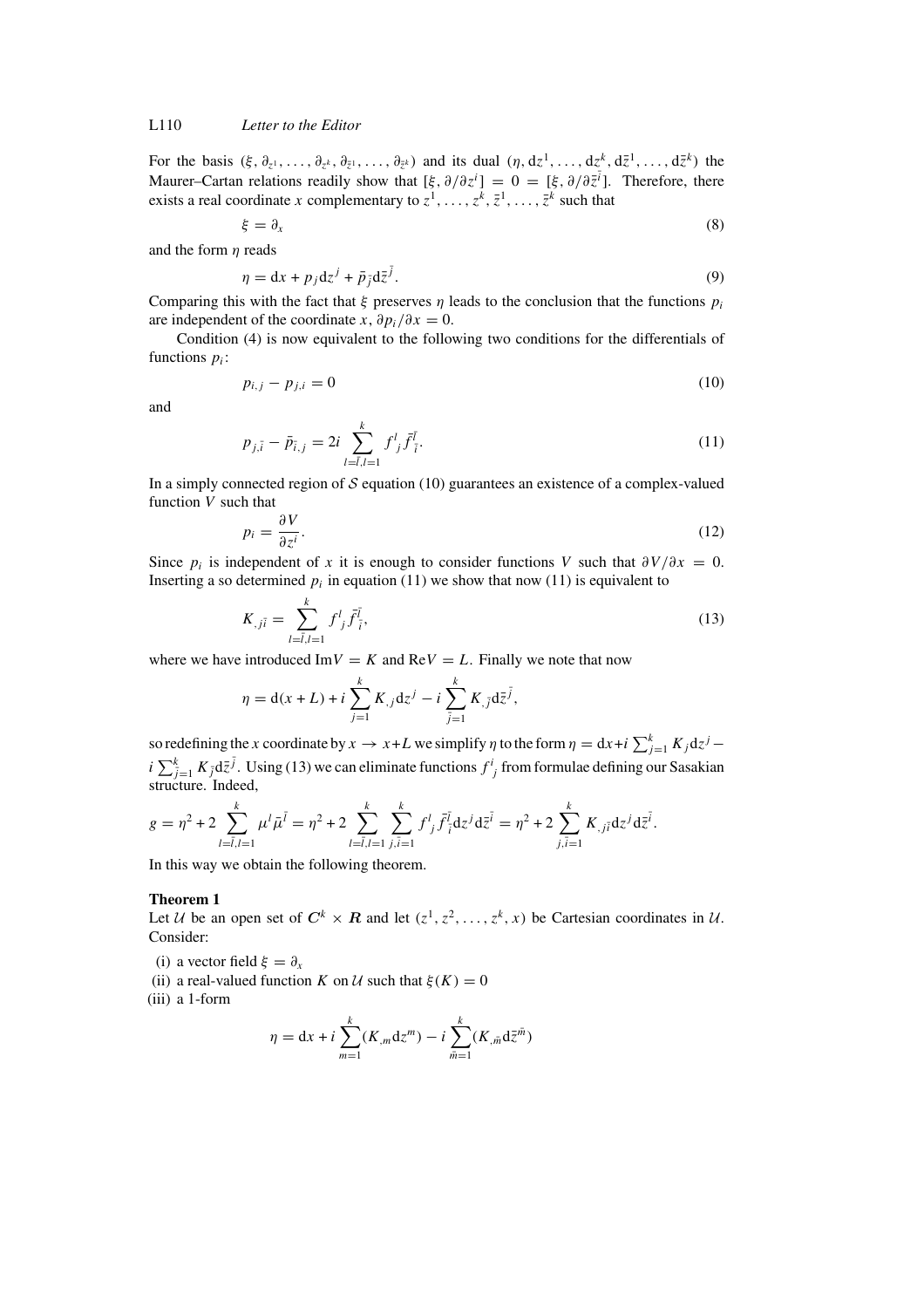(iv) a bilinear form

$$
g = \eta^2 + 2 \sum_{m,\bar{k}=1}^k K_{,m\bar{k}} \mathrm{d}z^m \mathrm{d}\bar{z}^{\bar{k}}
$$

(v) a tensor field

$$
\phi = -i \sum_{m=1}^k [(\partial_m - i K_m \partial_x) \otimes dz^m] + i \sum_{\bar{m}=1}^k [(\partial_{\bar{m}} + i K_{,\bar{m}} \partial_x) \otimes d\bar{z}^{\bar{m}}].
$$

If the function K is chosen in such a way that the bilinear form g has positive definite signature then U equipped with the structure  $(\phi, \xi, \eta, g)$  is a Sasakian manifold. Moreover, every Sasakian manifold can locally be generated by such a function  $K$ .

Since the characteristic vector field  $\xi$  is non-vanishing everywhere, it defines a onedimensional foliation on the Sasakian manifold S. Each such foliation can be locally viewed as a principal  $U(1)$ -bundle, i.e. more precisely, each point of S has a neighbourhood isomorphic to an open subset of a principal  $U(1)$ -bundle. With such identification, the vector field  $\xi$  is a fundamental vector field of the bundle and the 1-form  $\eta$  is a connection form. Our coordinates  $(x, z<sup>i</sup>)$  are consistent with a local trivialization of the bundle. The relation between the Sasakian metric on  $S$ , the Kähler metric on the base space and the connection form can be understood as a special case of the construction known in the Kaluza–Klein unification scheme. In the context of the Sasakian structure, our result is to some extent known (see theorem 2.8 of [3]), however under some global assumptions concerning the manifold S and the Sasakian structure on it (quasi-regularity assumption). We underline that the form of the Sasakian metric given above is valid without any topological restriction, however it is valid locally.

The function  $K$  appearing in the above theorem is a Sasakian analogue of the Kähler potential generating Kähler geometries. We call it a Sasakian potential.

We close this section with a remark that several Sasakian potentials may generate the same Sasakian structure. This is evident if one notes that the following transformations

$$
K \to K + f(z^{j}) + \bar{f}(\bar{z}^{\bar{j}}) \qquad x \to x + i \bar{f}(\bar{z}^{\bar{j}}) - i f(z^{j}), \tag{14}
$$

with f being a holomorphic function of  $z^{j}$ s, do not change the Sasakian structure of theorem 1. Thus, transformations (14) are the gauge transformations for the Sasakian potential.

#### **5. Locally Sasakian–Einstein structures**

In this section we calculate the Ricci tensor for the Sasakian metric  $g$  generated in a region  $U$  by the Sasakian potential K of theorem 1. We also derive the equation which the Sasakian potential has to obey for the Sasakian metric to satisfy the Einstein equations  $Ric(g) = \lambda g$ . In this section we use the Einstein summation convention.

Let *U* be a simply connected region of of  $C^k \times R$  as in theorem 1. Consider a Sasakian structure defined in this theorem by the Sasakian potential  $K$ . In the holonomic cobasis

$$
(\mathrm{d}y^{\mu}) = (\mathrm{d}x, \mathrm{d}z^{j}, \mathrm{d}\bar{z}^{\bar{j}})
$$

the covariant components of the Sasakian metric read

$$
g_{\mu\nu} = \begin{pmatrix} 1 & iK_{,j} & -iK_{,\bar{j}} \\ iK_{,i} & -K_{,i}K_{,j} & K_{,i\bar{j}} + K_{,i}K_{,\bar{j}} \\ -iK_{,\bar{i}} & K_{,\bar{i}j} + K_{,\bar{i}}K_{,j} & -K_{,\bar{i}}K_{,\bar{j}} \end{pmatrix}.
$$
 (15)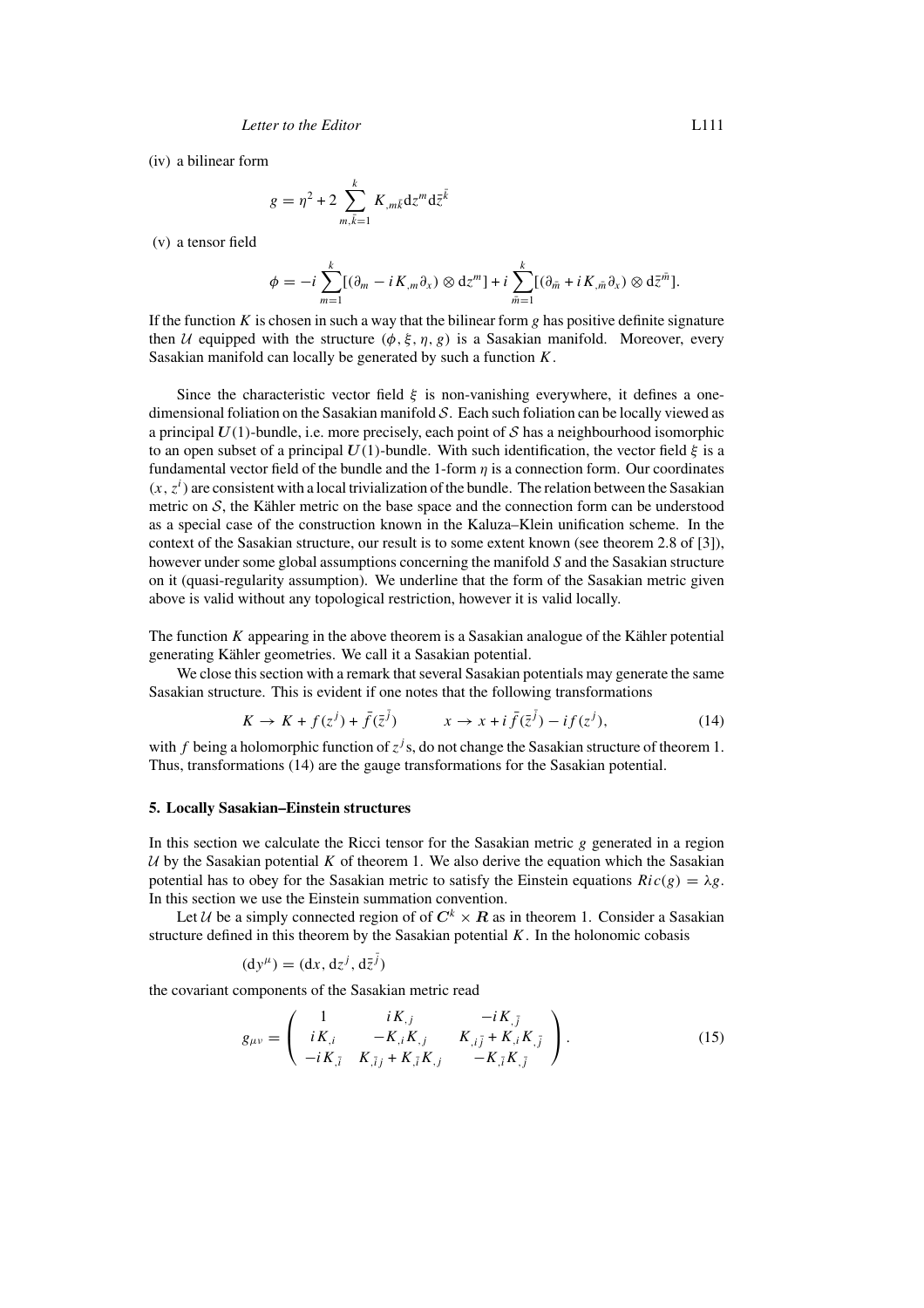L112 *Letter to the Editor*

The contravariant components of the metric read

$$
g^{\mu\nu} = \begin{pmatrix} 1 + 2K_{,i}K_{,\bar{j}}\kappa^{i\bar{j}} & iK_{,\bar{j}}\kappa^{i\bar{j}} & -iK_{,j}\kappa^{j\bar{i}} \\ iK_{,\bar{j}}\kappa^{j\bar{i}} & 0 & \kappa^{j\bar{i}} \\ -iK_{,i}\kappa^{i\bar{j}} & \kappa^{i\bar{j}} & 0 \end{pmatrix},
$$
(16)

where

$$
\kappa^{j\bar{l}}K_{,i\bar{l}} = \delta^j_{\;i} \qquad \kappa^{l\bar{j}}K_{,\bar{l}\bar{i}} = \delta^{\bar{j}}_{\;\bar{i}} \qquad \overline{\kappa^{l\bar{j}}} = \kappa^{j\bar{l}} = \kappa^{\bar{l}j}.\tag{17}
$$

The connection 1-forms  $\Gamma_{\mu\nu} = \frac{1}{2}(g_{\mu\nu,\rho} + g_{\rho\mu,\nu} - g_{\nu\rho,\mu})dy^{\rho}$  read

$$
\Gamma_{xx} = 0 \qquad \Gamma_{xi} = iK_{,ij}dz^{j} \qquad \Gamma_{x\bar{i}} = \overline{\Gamma_{xi}} \qquad \Gamma_{ix} = iK_{,i\bar{j}}d\bar{z}^{\bar{j}} \qquad \Gamma_{\bar{i}x} = \overline{\Gamma_{ix}}
$$
\n
$$
\Gamma_{ij} = -K_{,i}K_{,jl}dz^{l} - K_{,j}K_{,il}d\bar{z}^{\bar{l}} \qquad \Gamma_{\bar{i}\bar{j}} = \overline{\Gamma_{ij}} \qquad (18)
$$

$$
\Gamma_{i\bar{j}} = i K_{,i\bar{j}} dx - K_{,l} K_{,i\bar{j}} dz^{l} + (K_{,i\bar{j}\bar{l}} + K_{,i} K_{,\bar{j}\bar{l}} + K_{,\bar{j}} K_{,i\bar{l}} + K_{,\bar{l}} K_{,i\bar{j}}) d\bar{z}^{\bar{l}} \qquad \Gamma_{,\bar{i}j} = \overline{\Gamma_{i\bar{j}}}.
$$
  
It is convenient to introduce the following functions:

$$
C^{i}_{jm} = \kappa^{i\bar{l}} K_{,\bar{l}jm} \qquad B^{i}_{jm} = C^{i}_{jm} + \delta^{i}_{m} K_{,j} + \delta^{i}_{j} K_{,m} \qquad A_{jm} = C^{l}_{jm} K_{,l} + 2K_{,j} K_{,m} - K_{,jm}
$$
  

$$
C^{\bar{i}}_{\bar{j}\bar{m}} = \overline{C^{i}_{jm}} \qquad B^{\bar{i}}_{\bar{j}\bar{m}} = \overline{B^{i}_{jm}} \qquad A_{\bar{j}\bar{m}} = \overline{A_{jm}}.
$$
  
Then the conservation 1 forms  $\Gamma^{ii}_{m}$  mod

Then the connection 1-forms  $\Gamma^{\mu}_{\nu}$  read

$$
\Gamma^{x}_{\ x} = -dK \qquad \Gamma^{x}_{\ j} = -K_{,\ j}dx - iA_{jm}dz^{m} \qquad \Gamma^{i}_{\ x} = -i dz^{i} \qquad \Gamma^{x}_{\ \bar{j}} = \overline{\Gamma^{x}_{\ j}} \qquad \Gamma^{i}_{\ x} = \overline{\Gamma^{i}_{\ x}}
$$
\n
$$
\Gamma^{i}_{\ j} = -i\delta^{i}_{\ j}dx - \delta^{i}_{\ j}K_{,\bar{l}}d\bar{z}^{\bar{l}} + B^{i}_{\ jl}dz^{l} \qquad \Gamma^{i}_{\ \bar{j}} = -K_{,\bar{j}}dz^{i} \qquad \Gamma^{i}_{\ \bar{j}} = \overline{\Gamma^{i}_{\ j}} \qquad \Gamma^{i}_{\ \bar{j}} = \overline{\Gamma^{i}_{\ \bar{j}}} \qquad \Gamma^{i}_{\ \bar{j}} = \overline{\Gamma^{i}_{\ \bar{j}}} \qquad \Gamma^{i}_{\ \bar{j}} = \overline{\Gamma^{i}_{\ \bar{j}}}.
$$
\nThe curvature 2-forms  $\Omega^{u}_{\ v} = \frac{1}{2}R^{\mu}_{\ \nu\rho\sigma}dy^{\rho} \wedge dy^{\sigma} = d\Gamma^{\mu}_{\ v} + \Gamma^{\mu}_{\ \rho} \wedge \Gamma^{\rho}_{\ v} \text{ read}$ \n
$$
\Omega^{x}_{\ x} = iK_{,\bar{l}}dx \wedge dz^{l} + iK_{,\bar{l}}dx \wedge d\bar{z}^{\bar{l}}
$$
\n
$$
\Omega^{x}_{\ y} = -K_{,\bar{j}}K_{,\bar{l}}dx \wedge dz^{l} + (K_{,\bar{j}\bar{l}} + K_{,\bar{j}}K_{,\bar{l}})dx \wedge d\bar{z}^{\bar{l}} + iA_{jl,\bar{m}}dz^{l} \wedge d\bar{z}^{\bar{m}}
$$
\n
$$
\Omega^{i}_{\ x} = -\delta^{i}_{\ j}dx \wedge dz^{j} + i\delta^{i}_{\ j}K_{,\bar{l}}dz^{j} \wedge dz^{l} + iK_{,\bar{l}}d\bar{z}^{\bar{l}} \wedge dz^{i}
$$
\n
$$
\Omega^{i}_{\ y} = -i\delta^{i}_{\bar{l}}K_{,\bar{j}}dx \wedge dz^{l} + (B^{i}_{mn}B^{m}_{\ jl} - B^{i}_{\ jn,l} + A_{jn}\delta^{i}_{\bar{l}})dz^{n} \wedge dz^{l}
$$
\n
$$
+ (K_{,\bar{j}}K_{,\bar
$$

The Ricci tensor  $R_{\nu\sigma} = R^{\mu}_{\nu\mu\sigma}$  components read

$$
R_{xx} = 2k \t R_{xj} = 2ikK_{,j} \t R_{ij} = -2kK_{,i}K_{,j} \t R_{\bar{i}j} = 2kK_{,\bar{i}}K_{,j} - 2K_{,\bar{i}j} - C_{\bar{m}\bar{i},j}^{\bar{m}}
$$

$$
R_{x\bar{j}}=\overline{R_{xj}}\qquad R_{\bar{i}\bar{j}}=\overline{R_{ij}}.
$$

Now, the Einstein equations  $Ric(g) = \lambda g$ , which are nontrivial only for the components  $R_{xx}$ and  $R_{\bar{i}j}$  become

$$
\lambda = 2k \qquad -(\kappa^{\bar{m}l} K_{,\bar{m}l\bar{i}})_{,j} = 2(k+1)K_{,\bar{i}j}.
$$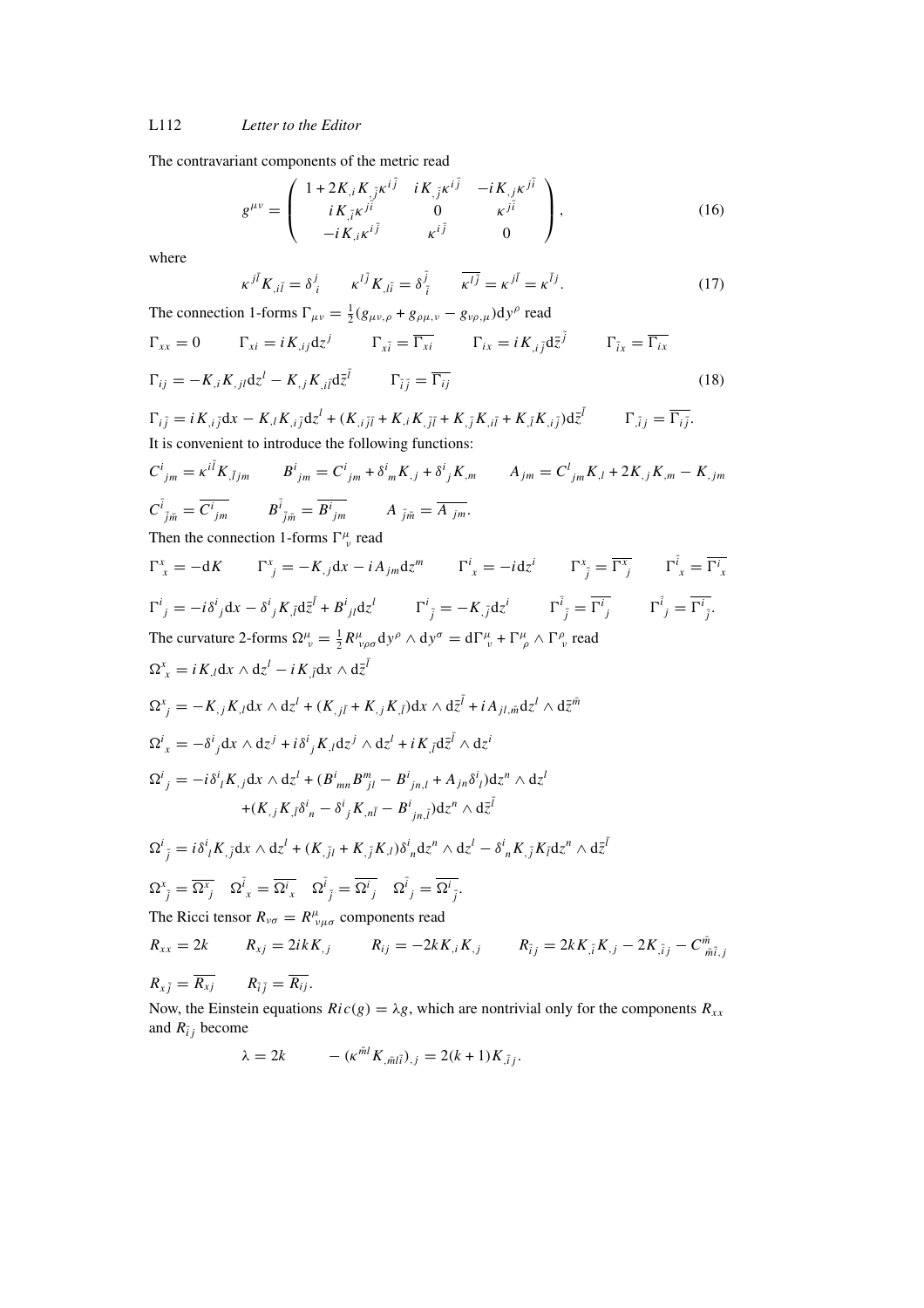Since the matrix  $(\kappa^{m_l})$  is the inverse of  $(K_{\bar{i}i})$  then the left hand side of the second equations above is

$$
-(\kappa^{m l} K_{, \bar{m} l \bar{i}})_{,j} = -[\log(\det(K_{, m \bar{n}}))]_{,\bar{i} j},
$$

see e.g. [7].

Thus we arrive to the following theorem.

#### **Theorem 2**

Any Sasakian manifold of dimension  $(2k + 1)$  can be locally represented by the Sasakian potential  $K$  of theorem 1. In the region where the potential is well defined the manifold satisfies Einstein equations  $Ric(g) = \lambda g$  if and only if the cosmological constant

 $\lambda = 2k$ 

and the potential satisfies

 $-\log[(\det(K_{,m\bar{n}}))]_{\bar{i}j} = 2(k+1)K_{\bar{i}j}$ . (19)

Surprisingly equation (19) is the same as the Einstein condition  $Ric(h) = 2(k + 1)h$  for the Kähler metric  $h = 2K_{,ij} d\bar{z}^i dz^j$  in dimension 2k. Thus we have the following corollary.

## **Corollary**

Every Sasakian–Einstein manifold in dimension  $(2k+1)$  is locally in one to one correspondence with a Kähler–Einstein manifold in dimension 2k whose cosmological constant  $\lambda = 2(k + 1)$ . The correspondence is obtained by identifying the Kähler potential for the Kähler–Einstein manifold with the Sasakian potential for the Sasakian–Einstein manifold.

#### **Examples**

(1) Sasakian potential for the sphere  $S^{2k+1}$ .

Consider a function

$$
\mathcal{K} = \frac{1}{2} \log(z^1 \bar{z}^1 + \ldots + z^{k+1} \bar{z}^{k+1})
$$

defined on  $C^{k+1} - \{0\}$ . Let

$$
N = i(\mathcal{K}_{,j} \mathrm{d}z^{j} - \mathcal{K}_{,\bar{j}} \mathrm{d}\bar{z}^{\bar{j}}),
$$

$$
H=2\mathcal{K}_{,i\bar{j}}\mathrm{d}z^{i}\mathrm{d}\bar{z}^{\bar{j}}
$$

and

$$
G=N^2+H.
$$

The tensor fields  $N$  and  $G$  restrict to a sphere

$$
S^{2k+1} = \{ (z^1, \ldots, z^{k+1}) \in C^{k+1} - \{0\} \mid z^1 \bar{z}^1 + \ldots + z^{k+1} \bar{z}^{k+1} = 1 \}.
$$

Denote these restrictions by  $\eta$  and g, respectively. Then the 1-form  $\eta$  and the Riemannian metric g define a Sasakian–Einstein structure on  $S^{2k+1}$ . This structure coincides with the one defined in example 1 of section 1.

To see this, recall the Hopf fibration  $U(1) \rightarrow S^{2k+1} \rightarrow CP^k$  with the action of  $e^{i\phi} \in U(1)$ on  $(z^1, ..., z^{k+1})$  ∈  $S^{2k+1}$  defined by  $e^{i\phi}(z^1, ..., z^{k+1}) = (e^{i\phi}z^1, ..., e^{i\phi}z^{k+1})$ . The canonical projection is given by  $S^{2k+1} \ni (z^1,\ldots,z^{k+1}) \rightarrow \text{dir}(z^1,\ldots,z^{k+1}) \in \mathbb{CP}^k$ . The sphere is covered by  $k + 1$  charts

$$
U_j = V_j \times U(1),
$$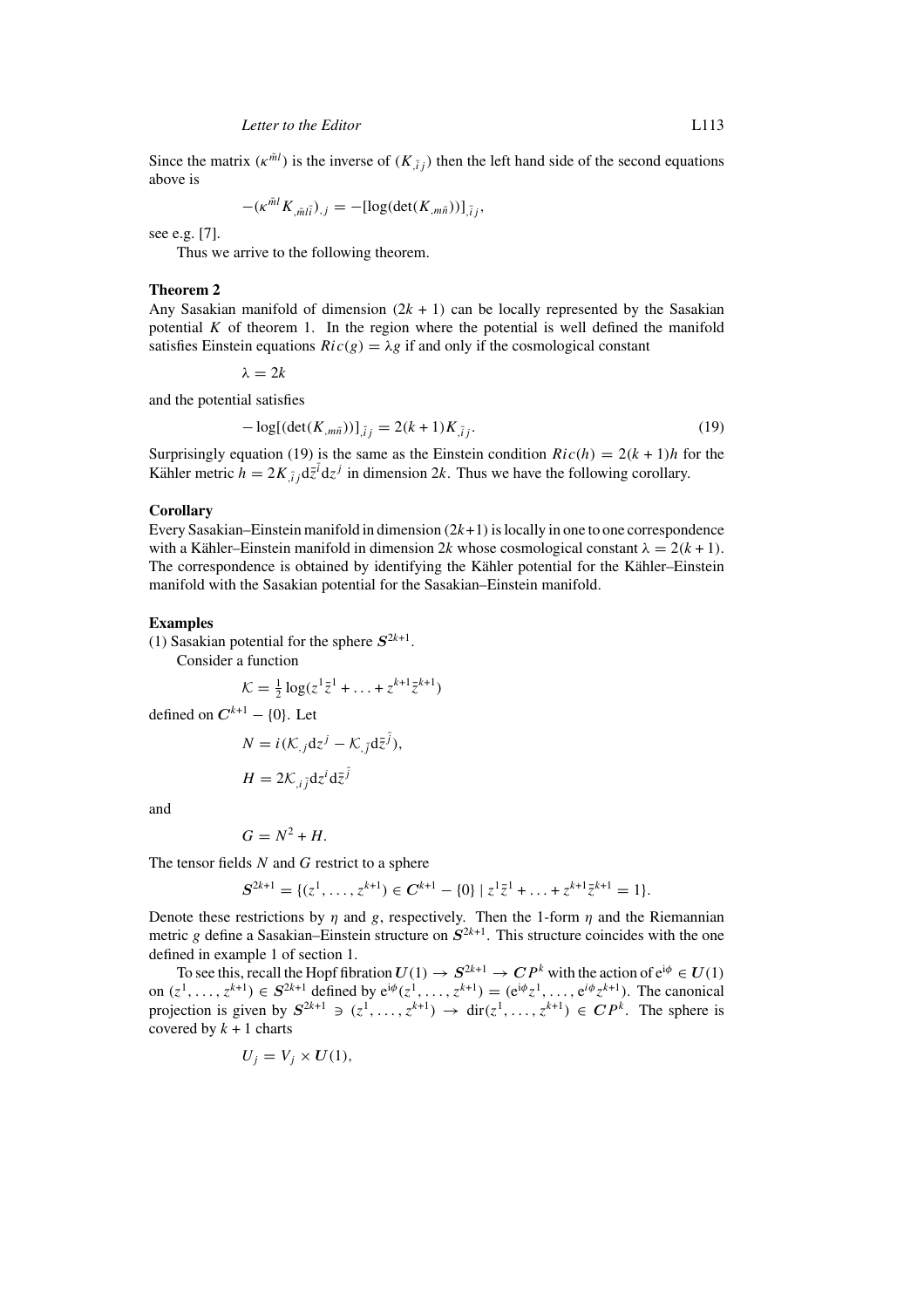L114 *Letter to the Editor*

where

$$
= \{ \text{dir}(z^1, \ldots, z^{k+1}) \mid (z^1, \ldots, z^{k+1}) \in S^{2k+1} \text{ and } z^j \neq 0 \}.
$$

The local coordinates on each  $U_i$  are

 $V_i$ 

$$
\left(\xi^{ij}=\frac{z^i}{z^j},\ \phi_j=\frac{i}{2}\log\frac{z^j}{\bar{z}^j}\right),\qquad i=1,\ldots,k+1,\ i\neq j.
$$

Then on each chart  $U_i$  the form  $\eta_i = \eta|_{U_i}$  reads

$$
\eta_j = \mathrm{d}\phi_j + \frac{i}{2} \frac{\sum_{i=1, i \neq j}^{k+1} (\bar{\xi}^{ij} \mathrm{d}\xi^{ij} - \xi^{ij} \mathrm{d}\bar{\xi}^{ij})}{1 + \sum_{i=1, i \neq j}^{k+1} |\xi^{ij}|^2}.
$$

The metric g restricted to  $U_i$  is

$$
g_j = (\eta_j)^2 + \frac{(1 + \sum_{i=1, i \neq j}^{k+1} |\xi^{ij}|^2)(\sum_{i=1, i \neq j}^{k+1} |d\xi^{ij}|^2) - |\sum_{i=1, i \neq j}^{k+1} (\xi^{ij} d\xi^{ij})|^2}{(1 + \sum_{i=1, i \neq j}^{k+1} |\xi^{ij}|^2)^2}.
$$

Now, observe that on each  $U_i$  the structure  $(g_i, \eta_i)$  may be obtained by means of theorems 1 and 2 choosing a Sasakian potential

$$
K^{j} = \frac{1}{2} \log \left( 1 + \sum_{i=1, i \neq j}^{k+1} |\xi^{ij}|^{2} \right)
$$

on the corresponding  $V_j$ . It is easy to check that  $K^j$  satisfies equation (19) on  $V_j$ . Thus, theorem 2 assures that the Sasakian structure generated by  $(g_j, \eta_j)$  is Sasakian–Einstein. Easy, but lengthy, calculation shows that the Weyl tensor of  $g_j$  vanishes identically on  $U_j$ . This proves that  $(U_i, g_j)$  is locally isometric to a standard Riemannian structure on  $S^{2k+1}$ . Since  $(g_i, \eta_j)$ originate from the global structure  $(g, \eta)$  then this global Sasakian structure must coincide with the standard Sasakian structure of example 1. Note also that  $h_j = g_j - (\eta_j)^2$  projects to  $V_i$  and patched together defines the Fubini–Study metric on  $\mathbb{CP}^k$ . In this sense the standard Sasakian structure on  $S^{2k+1}$  described in example 1 is the analogue of the Fubini–Study Kähler structure on  $\mathbb{CP}^k$ .

(2) Sasakian–Einstein structure on  $C^q \times C^n \times R$ .

Consider a function

$$
K = \frac{1}{q+n+1} \left[ \sum_{i=1}^{q} \log(1+|v^i|^2) \right] + \frac{n+1}{2(q+n+1)} \log \left( 1 + \sum_{l=1}^{n} |w^l|^2 \right)
$$

defined on  $C^q \times C^n$ , with coordinates  $(z^{\mu}) = (v^i, w^I)$ . It is easy to check that

$$
[\log \det(K_{,\mu\bar{\nu}})]_{,\rho\bar{\sigma}} = -2(q+n+1)K_{,\rho\bar{\sigma}}.
$$

Thus, via theorems 1 and 2, such K generates a Sasakian–Einstein structure on  $C^q \times C^n \times R^1$ .

(3) Locally Sasakian–Einstein structures in dimension 5.

If  $k = 2$  then, modulo the gauge (14), equation (19) may be integrated to the form

$$
K_{,1\bar{1}}K_{,2\bar{2}}-K_{,1\bar{2}}K_{,2\bar{1}}=e^{-6K}.
$$

This is a well known equation describing the gravitational instantons in four dimensions  $[2, 5, 9, 10]$ . Examples of the Kähler–Einstein metrics generated by its solutions can be found e.g. in  $[5, 8, 11]$ . Via theorems 1 and 2, each of these Kähler–Einstein structures defines a nontrivial Sasakian–Einstein manifold in dimension 5.